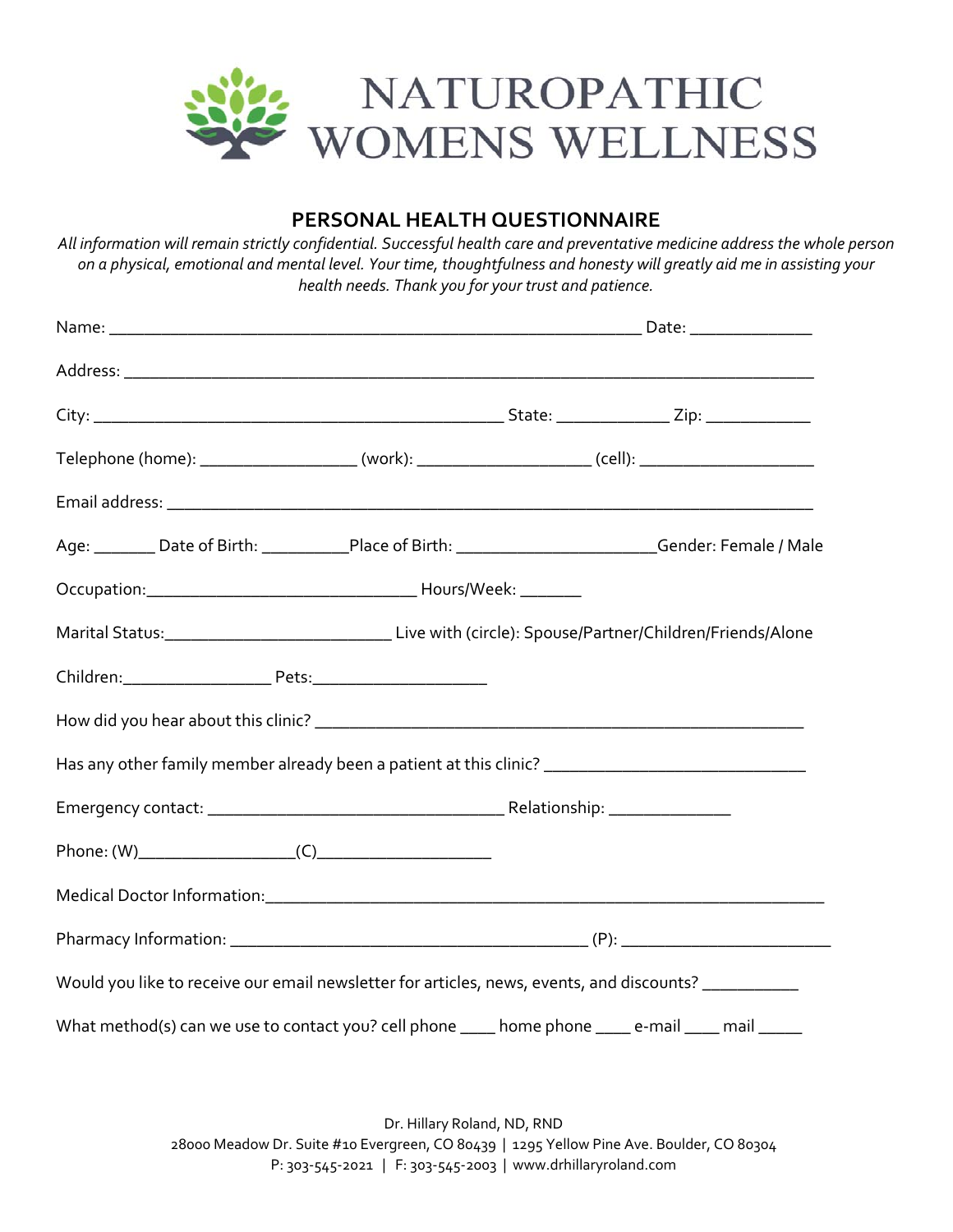

|                                                                                                           |  |  |  | <b>CONTEXT OF CARE REVIEW</b> |  |  |                                                                                                                                                                                                                                            |
|-----------------------------------------------------------------------------------------------------------|--|--|--|-------------------------------|--|--|--------------------------------------------------------------------------------------------------------------------------------------------------------------------------------------------------------------------------------------------|
| What is your present level of commitment to address any underlying causes of your signs and symptoms that |  |  |  |                               |  |  |                                                                                                                                                                                                                                            |
| relate to your lifestyle?                                                                                 |  |  |  |                               |  |  |                                                                                                                                                                                                                                            |
|                                                                                                           |  |  |  |                               |  |  | 0% 0 1 2 3 4 5 6 7 8 9 10 100%                                                                                                                                                                                                             |
| What behaviors or lifestyle habits do you currently engage in regularly that you believe support your     |  |  |  |                               |  |  |                                                                                                                                                                                                                                            |
|                                                                                                           |  |  |  |                               |  |  |                                                                                                                                                                                                                                            |
| What behaviors or lifestyle habits do you currently engage in regularly that you believe are self-        |  |  |  |                               |  |  |                                                                                                                                                                                                                                            |
|                                                                                                           |  |  |  |                               |  |  | <u> 1980 - Jan James James James James James James James James James James James James James James James James J</u><br>Who do you know that will sincerely and consistently support you with the beneficial lifestyle changes you will be |
|                                                                                                           |  |  |  |                               |  |  |                                                                                                                                                                                                                                            |
|                                                                                                           |  |  |  |                               |  |  |                                                                                                                                                                                                                                            |
| Are you currently receiving healthcare? Yes / No                                                          |  |  |  |                               |  |  |                                                                                                                                                                                                                                            |
|                                                                                                           |  |  |  |                               |  |  |                                                                                                                                                                                                                                            |
|                                                                                                           |  |  |  |                               |  |  |                                                                                                                                                                                                                                            |
| What are your most important health problems? List in order of importance.                                |  |  |  |                               |  |  |                                                                                                                                                                                                                                            |
| 1)                                                                                                        |  |  |  |                               |  |  |                                                                                                                                                                                                                                            |
| 2)                                                                                                        |  |  |  |                               |  |  |                                                                                                                                                                                                                                            |
| 3)                                                                                                        |  |  |  |                               |  |  |                                                                                                                                                                                                                                            |
| 4)                                                                                                        |  |  |  |                               |  |  |                                                                                                                                                                                                                                            |
|                                                                                                           |  |  |  |                               |  |  |                                                                                                                                                                                                                                            |
| Do you have any known contagious diseases at this time? Yes / No. If yes, what? _____                     |  |  |  |                               |  |  |                                                                                                                                                                                                                                            |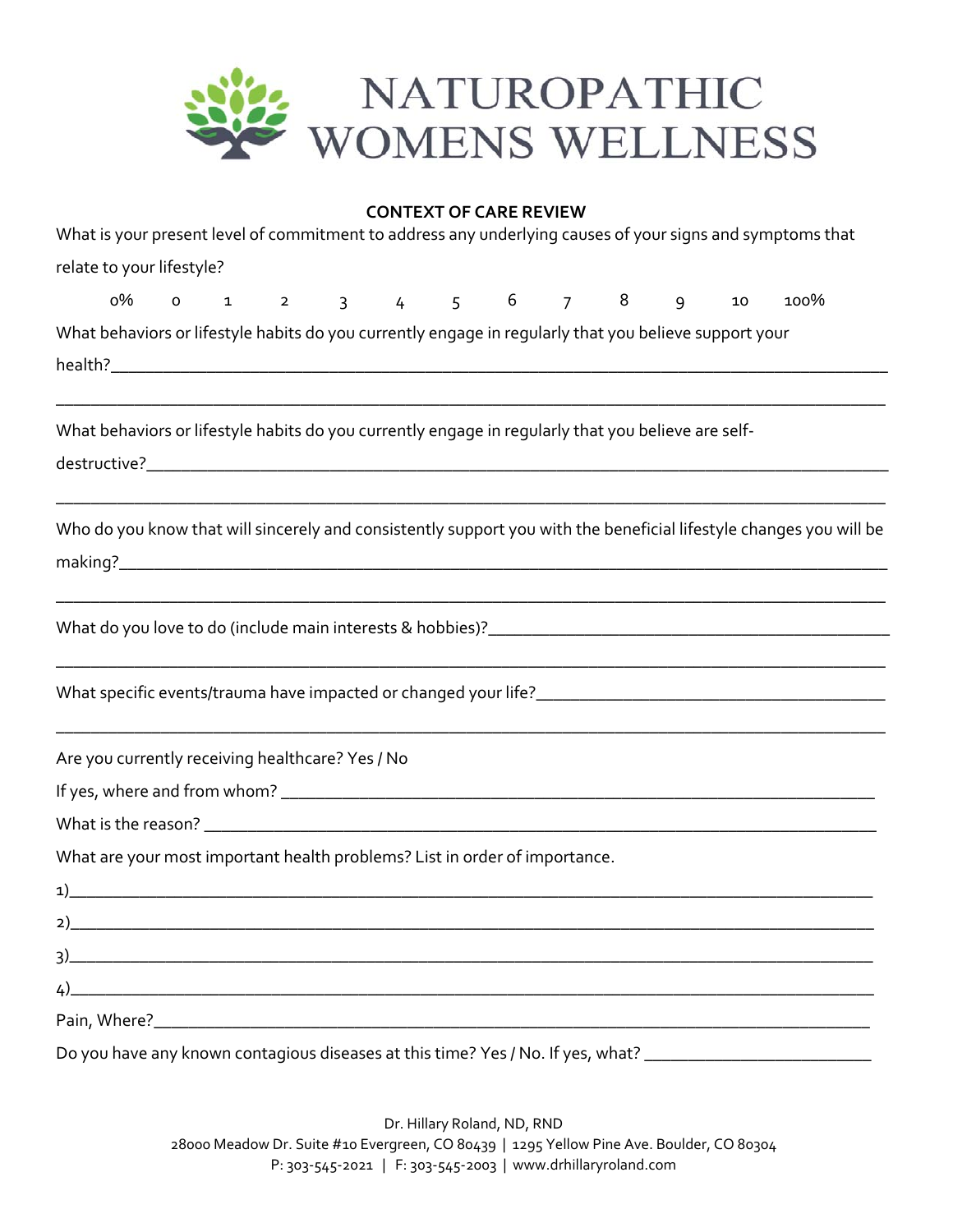

**FAMILY HISTORY**

|                                        | Do you or anyone in your family have a history of any of the following? If yes, please circle & indicate who:         |                                  |           |
|----------------------------------------|-----------------------------------------------------------------------------------------------------------------------|----------------------------------|-----------|
| Cancer                                 | <b>Epilepsy Arthritis</b>                                                                                             | Kidney disease                   | Asthma    |
| <b>Heart Disease</b>                   | Glaucoma                                                                                                              | Anemia                           | Hay fever |
| High Blood Pressure                    | Tuberculosis                                                                                                          | <b>Mental Illness</b>            | Hives     |
|                                        | <b>Stroke</b>                                                                                                         | <b>Diabetes</b>                  | Thyroid   |
|                                        |                                                                                                                       |                                  |           |
|                                        |                                                                                                                       |                                  |           |
|                                        |                                                                                                                       | <b>CHILDHOOD HISTORY</b>         |           |
|                                        |                                                                                                                       |                                  |           |
|                                        | Please circle whether you had any of the following as a child:                                                        |                                  |           |
| <b>Measles</b>                         | Chicken Pox                                                                                                           | <b>Rheumatic Fever</b>           |           |
| <b>German Measles</b>                  | <b>Scarlet Fever</b>                                                                                                  |                                  |           |
| Mumps                                  | Diphtheria                                                                                                            | Other:                           |           |
|                                        |                                                                                                                       | HOSPITALIZATIONS/SURGERY/IMAGING |           |
|                                        | What hospitalizations, surgeries, x-rays, CAT scans, EEG, EKGs have you had?                                          |                                  |           |
|                                        |                                                                                                                       |                                  |           |
|                                        |                                                                                                                       |                                  |           |
|                                        |                                                                                                                       |                                  |           |
|                                        |                                                                                                                       | <b>ALLERGIES</b>                 |           |
| Are you hypersensitive or allergic to: |                                                                                                                       |                                  |           |
|                                        |                                                                                                                       |                                  |           |
|                                        |                                                                                                                       |                                  |           |
|                                        |                                                                                                                       |                                  |           |
|                                        |                                                                                                                       |                                  |           |
|                                        |                                                                                                                       | <b>CURRENT MEDICATIONS</b>       |           |
|                                        | Please list any prescription medications, over the counter medications, vitamins or other supplements you are taking: |                                  |           |
|                                        |                                                                                                                       |                                  |           |
|                                        |                                                                                                                       |                                  |           |

Have you ever had a drug overdose or a drug problem? \_\_\_\_\_\_\_\_\_\_\_\_\_\_\_\_\_\_\_\_\_\_\_\_\_\_\_\_\_\_\_\_\_\_\_\_\_\_\_\_\_\_\_\_\_\_\_\_\_

Dr. Hillary Roland, ND, RND 28000 Meadow Dr. Suite #10 Evergreen, CO 80439 | 1295 Yellow Pine Ave. Boulder, CO 80304 P: 303‐545‐2021 | F: 303‐545‐2003 | www.drhillaryroland.com

\_\_\_\_\_\_\_\_\_\_\_\_\_\_\_\_\_\_\_\_\_\_\_\_\_\_\_\_\_\_\_\_\_\_\_\_\_\_\_\_\_\_\_\_\_\_\_\_\_\_\_\_\_\_\_\_\_\_\_\_\_\_\_\_\_\_\_\_\_\_\_\_\_\_\_\_\_\_\_\_\_\_\_\_\_\_\_\_\_\_\_\_\_\_\_\_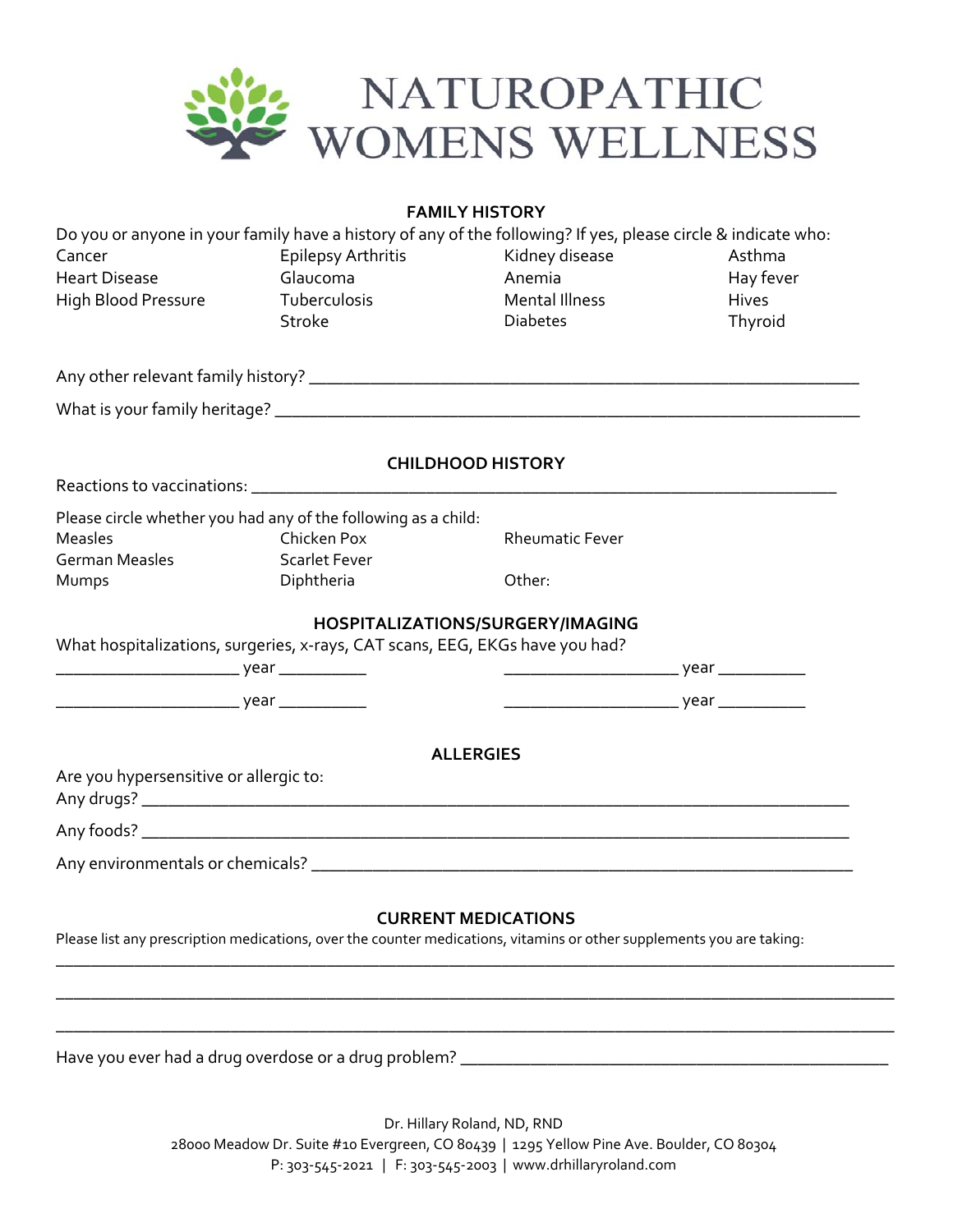

#### **GENERAL**

|                                                                                  |      | Height: ________________ Weight: ______________ Weight one year ago: ____________ |      |
|----------------------------------------------------------------------------------|------|-----------------------------------------------------------------------------------|------|
|                                                                                  |      |                                                                                   |      |
|                                                                                  |      |                                                                                   |      |
|                                                                                  |      | When during the day is your energy the best? ______________ Worst? _____________  |      |
| Exercise: Y / N If so, what kind and how often: ________________________________ |      |                                                                                   |      |
|                                                                                  |      | FOR THE FOLLOWING, PLEASE CIRCLE:                                                 |      |
| Y=yes/condition you have now                                                     |      | $N$ =no/never had $P$ = problem in the past $S$ =sometimes a problem now          |      |
| <b>GENERAL</b>                                                                   |      |                                                                                   |      |
| Do you sleep well?                                                               | YNPS | Easily stressed?                                                                  | YNPS |
| Average 6-8 hours?                                                               | YNPS | Loss of balance?                                                                  | YNPS |
| Awake rested?                                                                    | YNPS |                                                                                   |      |
| Have a supportive relationship?                                                  | YNPS | <b>ENDOCRINE</b>                                                                  |      |
| Have a history of abuse?                                                         | YNPS | Hypothyroid?                                                                      | YNPS |
| Use recreational drugs?                                                          | YNPS | Hypoglycemia?                                                                     | YNPS |
| Use alcoholic beverages?                                                         | YNPS | Excessive thirst?                                                                 | YNPS |
| Use tobacco?                                                                     | YNPS | Fatigue?                                                                          | YNPS |
| If in the past, how many years? _______                                          |      | Heat or cold intolerance?                                                         | YNPS |
| How many packs per day? ____________                                             |      | Hyperthyroid?                                                                     | YNPS |
| Do you enjoy your work?                                                          | YNPS | Diabetes?                                                                         | YNPS |
| Take vacations?                                                                  | YNPS | Excessive hunger?                                                                 | YNPS |
| Spend time outside?                                                              | YNPS | Seasonal depression?                                                              | YNPS |
| Do you go on diets often?                                                        | YNPS | Difficulty exercising?                                                            | YNPS |
| Do you add salt to your food?                                                    | YNPS |                                                                                   |      |
| Low libido                                                                       | YNPS | <b>IMMUNE</b>                                                                     |      |
|                                                                                  |      | Chronically swollen glands?                                                       | YNPS |
| <b>NEUROLOGIC</b>                                                                |      | Slow wound healing?                                                               | YNPS |
| Seizures?                                                                        | YNPS | Chronic fatigue syndrome?                                                         | YNPS |
| Muscle weakness?                                                                 | YNPS | Chronic infections?                                                               | YNPS |
| Loss of memory?                                                                  | YNPS | Night sweats?                                                                     | YNPS |
| Vertigo or dizziness?                                                            | YNPS |                                                                                   |      |
| Paralysis?                                                                       | YNPS |                                                                                   |      |
| Numbness or tingling?                                                            | YNPS |                                                                                   |      |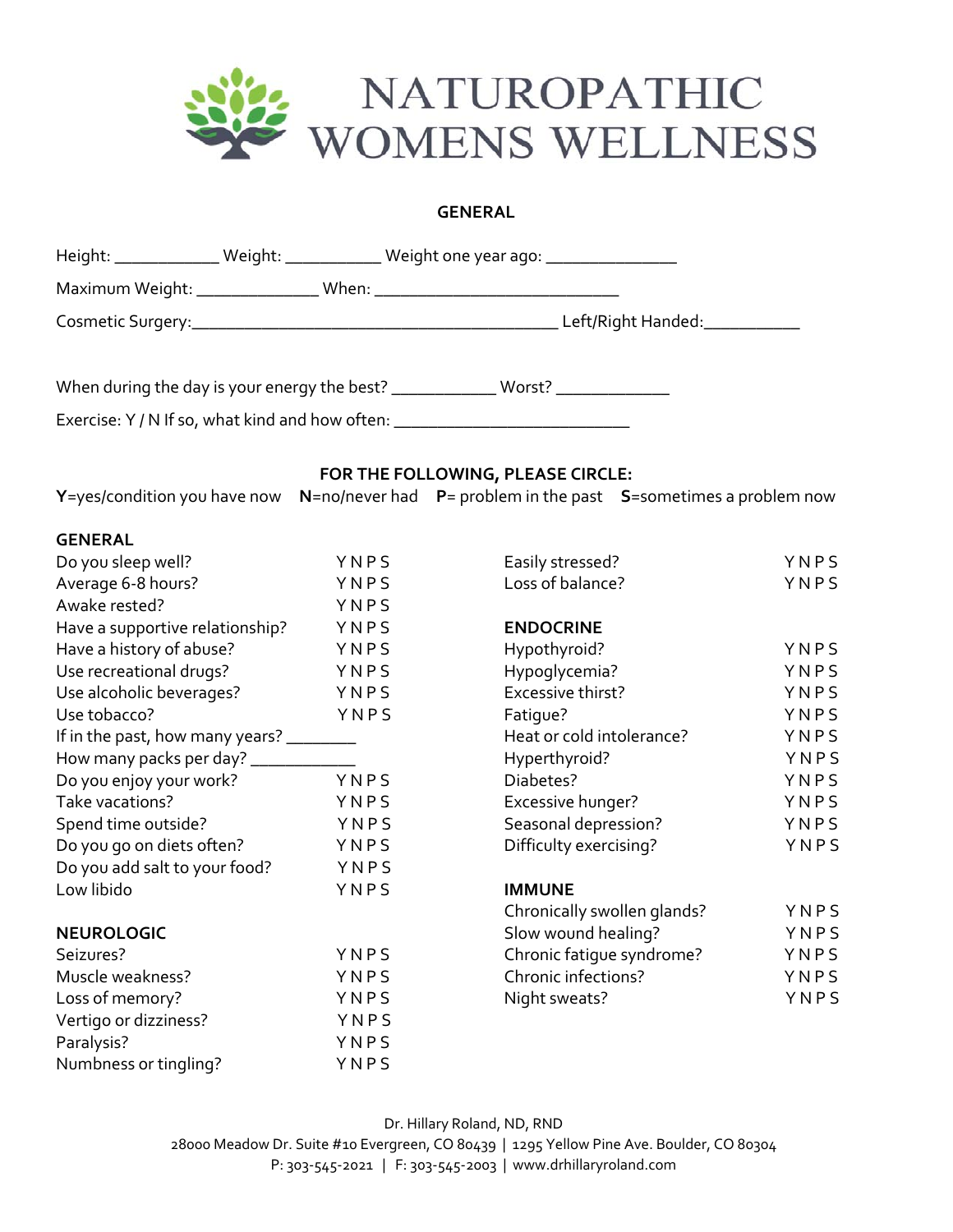

| <b>EARS</b>                |      | Eczema or hives?                     | YNPS |
|----------------------------|------|--------------------------------------|------|
| Impaired hearing?          | YNPS | Itching?                             | YNPS |
| Ringing in ears?           | YNPS | Perpetual hair loss?                 | YNPS |
| Dizziness?                 | YNPS |                                      |      |
| Ear aches?                 | YNPS | <b>RESPIRATORY</b>                   |      |
|                            |      | Cough?                               | YNPS |
| <b>EYES</b>                |      | Sputum?                              | YNPS |
| Impaired vision?           | YNPS | Asthma?                              | YNPS |
| Cataracts?                 | YNPS | Wheezing?                            | YNPS |
| Glaucoma?                  | YNPS | Bronchitis?                          | YNPS |
| Spots in vision?           | YNPS | Coughing up blood?                   | YNPS |
| Color blindness?           | YNPS | Shortness of breath?                 | YNPS |
| Tearing or dryness?        | YNPS | Shortness of breath when lying down? | YNPS |
| Eye pain or strain?        | YNPS | Pain in breathing?                   | YNPS |
|                            |      | Emphysema?                           | YNPS |
| <b>HEAD/NECK/THROAT</b>    |      | Tuberculosis?                        | YNPS |
| Headaches?                 | YNPS |                                      |      |
| Migraines?                 | YNPS | <b>GASTROINTESTINAL</b>              |      |
| Head injury?               | YNPS | Trouble swallowing?                  | YNPS |
| Jaw or TMJ problems?       | YNPS | Change in thirst?                    | YNPS |
| Frequent colds?            | YNPS | Change in appetite?                  | YNPS |
| Sinus problems?            | YNPS | Nausea/vomiting?                     | YNPS |
| Nose bleeds?               | YNPS | Ulcer?                               | YNPS |
| Hayfever?                  | YNPS | Jaundice?                            | YNPS |
| Loss of smell?             | YNPS | Gall bladder disease?                | YNPS |
| Lumps in neck?             | YNPS | Liver disease?                       | YNPS |
| Goiter?                    | YNPS | Hemorrhoids?                         | YNPS |
| Difficulty swallowing?     | YNPS | Pancreatitis?                        | YNPS |
| Pain or stiffness in neck? | YNPS | Heartburn?                           | YNPS |
| Frequent sore throat?      | YNPS | Abdominal pain or cramps?            | YNPS |
| Hoarseness?                | YNPS | Belching or passing gas?             | YNPS |
| Jaw clicks?                | YNPS | Constipation?                        | YNPS |
| Teeth grinding?            | YNPS | Bowel movements: how often? _______  |      |
| Gum problems?              | YNPS |                                      |      |
| Dental cavities?           | YNPS | <b>Black stools?</b>                 | YNPS |
|                            |      | Blood in stools?                     | YNPS |
| <b>SKIN</b>                |      |                                      |      |
| Rashes?                    | YNPS |                                      |      |
| Acne/boils?                | YNPS |                                      |      |
| Change in skin color?      | YNPS |                                      |      |
| Lumps or bumps on skin?    | YNPS |                                      |      |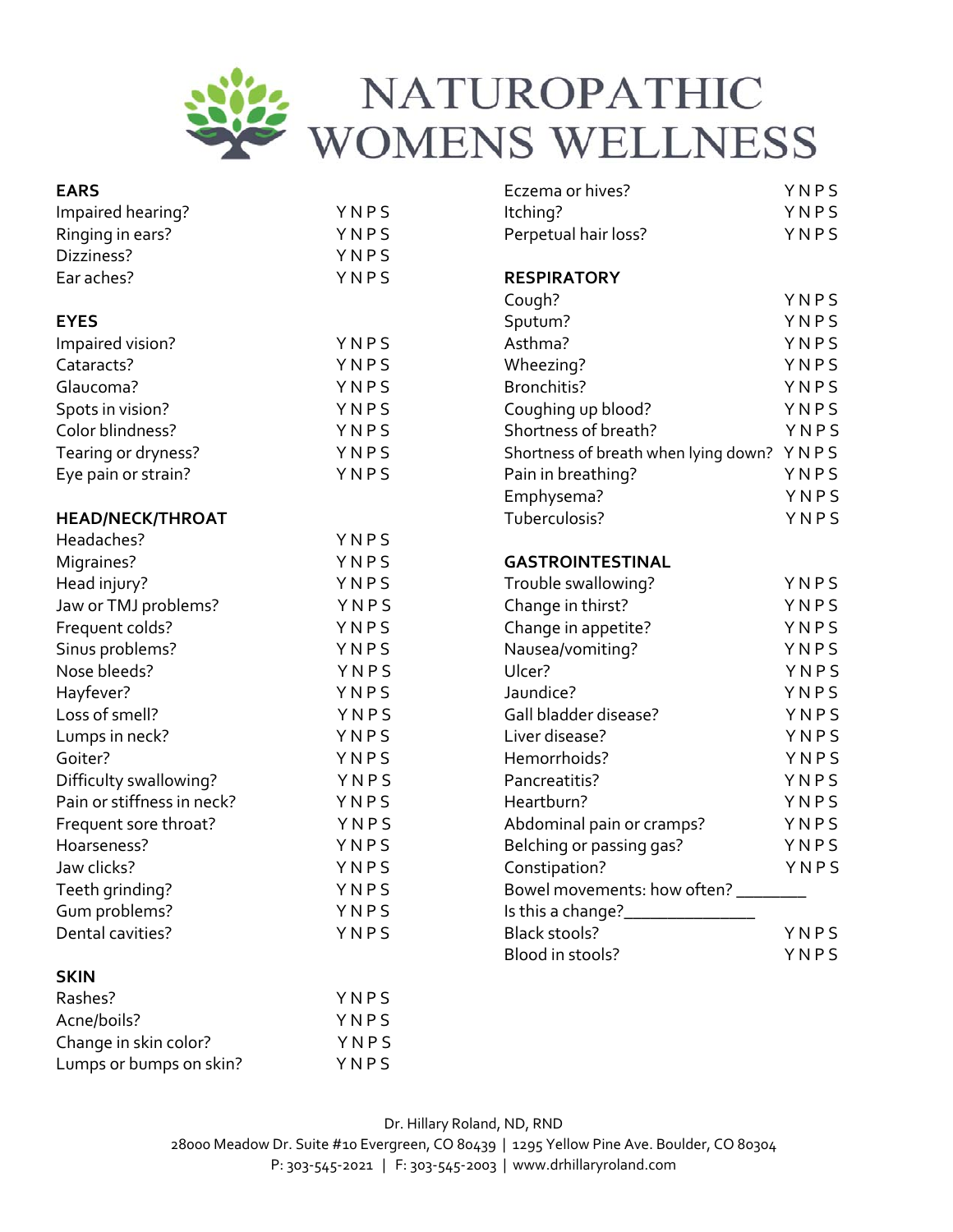

| <b>URINARY</b>                    |                   |                                                                      |                           |  |  |
|-----------------------------------|-------------------|----------------------------------------------------------------------|---------------------------|--|--|
| Increased frequency of urination? | YNPS              | <b>FEMALE REPRODUCTIVE</b>                                           |                           |  |  |
| Inability to hold urine?          | YNPS              | Age of first menses:________                                         |                           |  |  |
| Pain in urination?                | YNPS              | Age of last menses (if menopausal): ______                           |                           |  |  |
| Frequency at night?               | YNPS              | Menopausal symptoms?<br>Length of cycle: ______________________ days | YNPS                      |  |  |
| Frequent UTI's?                   | YNPS              |                                                                      |                           |  |  |
| Kidney stones?                    | YNPS              | Duration of menses:______________ days                               |                           |  |  |
|                                   |                   | Are your cycles regular?                                             | YNPS                      |  |  |
| MUSCULOSKELETAL                   |                   | Painful menses?                                                      | YNPS                      |  |  |
| Joint pain or stiffness?          | YNPS              | Heavy or excessive flow?                                             | <b>Example 19</b> Y N P S |  |  |
| Arthritis?                        | YNPS              | PMS?                                                                 | YNPS                      |  |  |
| Broken bones?                     | YNPS              | Symptoms:______________________                                      |                           |  |  |
| Weakness?                         | YNPS              | Bleeding between cycles?                                             | YNPS                      |  |  |
| Muscle spasms or cramps?          | YNPS              | Clots?                                                               | YNPS                      |  |  |
| Carpal Tunnel?                    | YNPS              | Endometriosis?                                                       | YNPS                      |  |  |
|                                   |                   | Ovarian cysts?                                                       | YNPS                      |  |  |
| <b>BLOOD</b>                      |                   | Vaginal odor? Y N P S Discharge?                                     | YNPS                      |  |  |
| Anemia?                           | YNPS              | Date of last pap smear: ____________                                 |                           |  |  |
| Easy bleeding or bruising?        | YNPS              | Abnormal PAP?                                                        | YNPS                      |  |  |
| Deep leg pain?                    | YNPS              | Are you sexually active?                                             | YNPS                      |  |  |
| Varicose veins?                   | YNPS              | Sexual orientation:_________________                                 |                           |  |  |
|                                   |                   | Birth control? Type:______________                                   |                           |  |  |
| <b>MALE REPRODUCTIVE</b>          |                   | Pain during intercourse?                                             | YNPS                      |  |  |
| Are you sexually active?          | YNPS              | Gonorrhea? YNPS Herpes? YNPS                                         |                           |  |  |
| Sexual orientation:               |                   | Chlamydia? Y N P S   Syphilis?  Y N P S                              |                           |  |  |
| Premature ejaculation?            | YNPS              | Genital warts?                                                       | YNPS                      |  |  |
| Discharge or sores?               | YNPS              | Difficulty conceiving?                                               | YNPS                      |  |  |
| Gonorrhea? YNPS                   | Herpes? YNPS      | Number of: pregnancies_____ live births_____                         |                           |  |  |
| Chlamydia? YNPS                   | Syphilis? Y N P S | Birth control? Type:_______________________                          |                           |  |  |
| Genital warts? Y N P S            | Hernias? Y N P S  | Emotional state during pregnancy:_____________                       |                           |  |  |
| Testicular masses?                | YNPS              | State of partner during pregnancy:___________                        |                           |  |  |
| Testicular pain?                  | YNPS              |                                                                      |                           |  |  |
| Impotence?                        | YNPS              | Do you do self breast exams?                                         | YNPS                      |  |  |
| Prostate Disease?                 | YNPS              | Breast pain/tenderness?                                              | YNPS                      |  |  |
|                                   |                   | <b>Breast lumps?</b>                                                 | YNPS                      |  |  |

Nipple discharge? Y N P S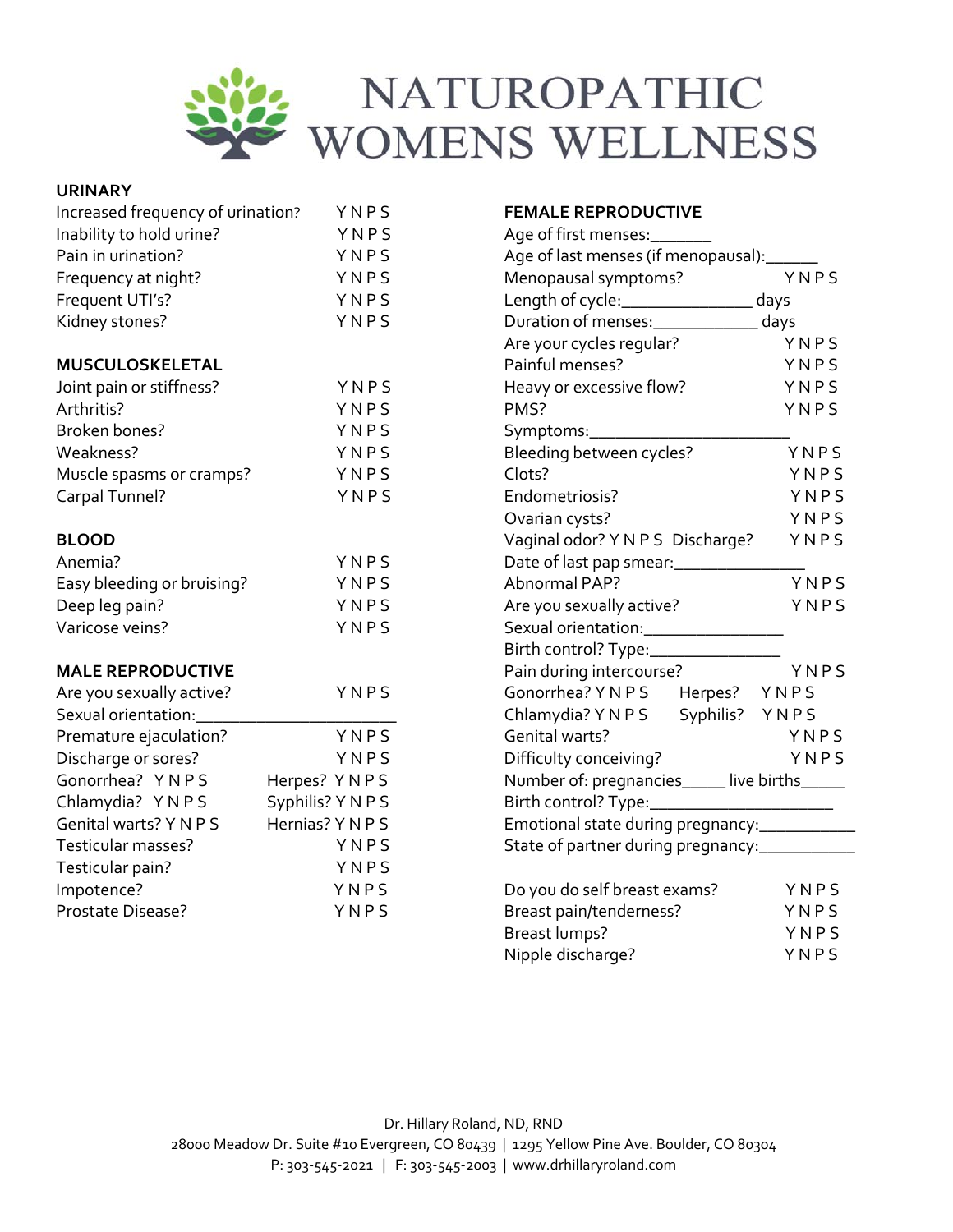

## **CONSENT FOR TREATMENT**

I hereby request and consent to the performance of naturopathic treatments and/or naturopathic procedures, including various modes of physical therapy and diagnostic procedures, on me (or on the patient named below, for whom I am legally responsible) by Hillary Roland, registered naturopathic doctor.

**Type of care:** I have had an opportunity to discuss with Hillary Roland, RND, the nature and purpose of naturopathic care and procedures. Employed general diagnostic procedures including but not limited to venipuncture, pap smears, radiology, blood and urine tests, and physical exams. Employed psychology, lifestyle, nutritional, and exercise counseling. Employed herbal and natural medicine including but not limited to botanicals, minerals, and animal materials given in the form of teas, tinctures, homeopathy, pills, powders, creams, pastes, plasters, vitamin injections, and suppositories. Employed hydrotherapy and soft tissue/osseous manipulation including massage, structural integration, muscle energy technique, grade 1‐4 manipulation, and visceral work. Employed cervical escharotic treatments.

*Supplements Sales Disclosure:* Supplement sold though this practice are sold at a discounted price to patients to address the conflict of interest between acting as a provider and making retail profits. Supplements are sold through the office because Hillary Roland, RND, can guarantee the quality of supplements that you are ingesting. You can commonly find high quality supplements at stores such as Pharmaca, or online through Fullscript. You are not obligated to purchase the supplements from the office of Hillary Roland, RND.

# *Notice to Pregnant Women:* **All female patients must alert the doctor if they know or suspect that they are pregnant. Some supplements and treatments may interfere with pregnancy.**

*Recital of Risks:* I understand and am informed that, as in the practice of medicine, in the practice of naturopathy, there are some risks to treatment, including, but no limited to: venipuncture causing local and systemic inflammation and infection, local pain and swelling at areas that received osseous manipulation, burning and scarring from the escharotic treatment, and allergic reactions to any medications administered. I understand that I am to contact Hillary Roland, RND, immediately if there is any reaction to any type of procedure performed. I wish to rely on the doctor to exercise judgment during the course of procedures and treatments which the doctor feels at the time, based upon the facts then known, is in my best interests.

| Patient Name (Please Print. Include parent/quardian name if patient is a minor.) |                                      |      |  |  |
|----------------------------------------------------------------------------------|--------------------------------------|------|--|--|
|                                                                                  |                                      |      |  |  |
| <b>Patient Signature</b>                                                         | (Parent/quardian signature if minor) | Date |  |  |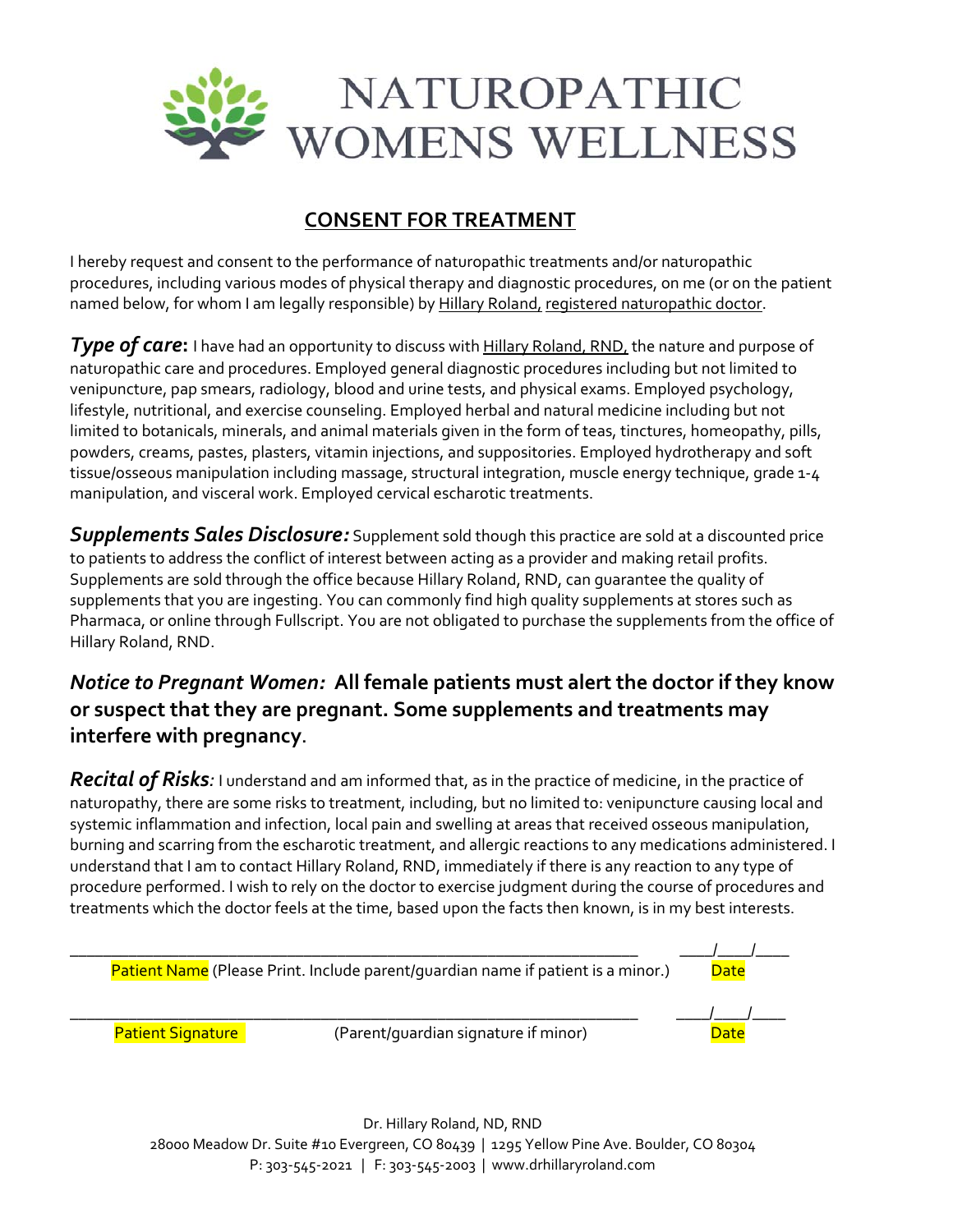

## **NOTICE OF PRIVACY PRACTICES**

Under the Health Insurance Portability and Accountability Act of 1996 (HIPAA), you have certain privacy rights concerning your health care information. It is important that you understand that your information can be used and shared in the following ways:

- For your treatment and care coordination. Multiple health care providers may be involved in your treatment directly and indirectly.
- To protect the public's health, such as reporting when the flu is in your area.
- To make required reports to the police.
- Obtain payment from third party payers.

I understand that a record will be kept of the health services provided to me, which will be kept confidential and will not be released to others unless so directed by me or my representative or otherwise permitted or required by law. I understand that I have the right to review my record and obtain a copy of my record upon request. Obtaining a copy of my record may require a fee of payment.

In order to provide you with service that best meets your privacy needs, you will have an opportunity on the New Patient Info packet to tell us how best to contact you. The policy at the Naturopathic Womens Wellness Center is to leave a message either to remind you of an appointment or inform you to call the office.

| Patient Name (Please Print. Include parent/quardian name if patient is a minor.) | Date                                 |             |
|----------------------------------------------------------------------------------|--------------------------------------|-------------|
|                                                                                  |                                      |             |
| <b>Patient Signature</b>                                                         | (Parent/quardian signature if minor) | <b>Date</b> |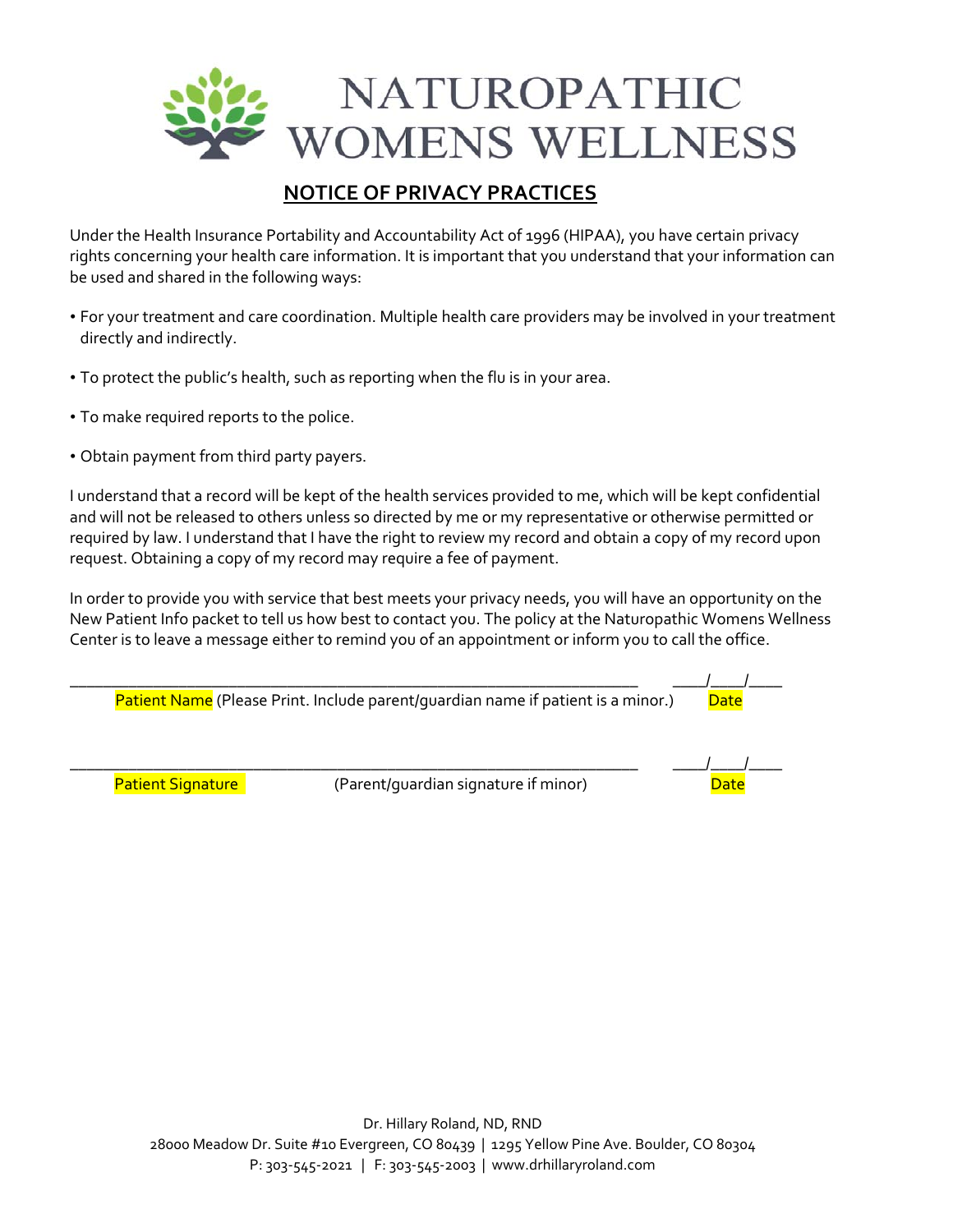

## **FINANCIAL POLICIES**

Welcome to the Naturopathic Womens Wellness Center. I look forward to providing for your health care needs. I encourage your questions and participation in all aspects of your care. Please read the following statements and the financial policies carefully.

| <b>Service</b>                                                   | Time in Office                                   | <b>Fees for Service</b>                                                  |
|------------------------------------------------------------------|--------------------------------------------------|--------------------------------------------------------------------------|
| <b>First Visit</b>                                               | 75-90 minutes                                    | \$285                                                                    |
| Pediatric First Visit (<12 years old)                            | 60 minutes                                       | \$195                                                                    |
| <b>Return Visit</b>                                              | 45 minutes                                       | \$150                                                                    |
| Missed visit without 48 hour<br>cancellation notice              |                                                  | \$75                                                                     |
| Lab work (some labs may be covered<br>under your insurance plan) |                                                  | Varies per plan and lab                                                  |
| Acute Office Call (for cold, flu, urinary<br>tract infection).   | 30 min.                                          | \$100                                                                    |
| Sports/Occupational Physical Exam<br>only                        | 30 minutes                                       | \$100                                                                    |
| Annual Gynecological Exam                                        | 1 hour                                           | \$175 for an established patient<br>\$295 for a new patient (90 minutes) |
| <b>Escharotic Treatments</b>                                     | 30 min.                                          | \$65 per session at 10 sessions                                          |
| Vitamin injections                                               | $15$ min.                                        | Varies per treatment                                                     |
| Phone consultations                                              | Up to 1-1/2 hour billed in 15 min.<br>increments | \$50 per 15 minutes                                                      |
| Home Visits                                                      | Same as first and return visits                  | \$285 or \$150 plus gas mileage                                          |

- Payment for all services and supplements is due at the time of the visit. Accepted forms of payment include cash, check, Visa, MasterCard, and debit card. Returned checks will incur a \$30 fee.
- Your health care provider may prescribe supplements. Most insurance companies do not cover the pharmacy items that we prescribe and dispense.
- Please call if you cannot make an appointment. There is a charge for missed appointments. You time is valuable to me. Please be courteous, if you can't make an appointment give me 48 hours' notice. If you cancel within the 48 *hours prior to your appointment, you will be charged \$75. Thank you.*

I have read and understand the above‐stated policies of the Naturopathic Womens Wellness Center and will comply with them in all respects. I understand the cancellation policy and that full payment is due at the time of service for all fees. If my insurance company requires release of my medical records, I hereby give my permission by signing this form.

| Patient Name (Please Print. Include parent/quardian name if patient is a minor.) | Date                                 |      |
|----------------------------------------------------------------------------------|--------------------------------------|------|
|                                                                                  |                                      |      |
| <b>Patient Signature</b>                                                         | (Parent/quardian signature if minor) | Date |

Dr. Hillary Roland, ND, RND

28000 Meadow Dr. Suite #10 Evergreen, CO 80439 | 1295 Yellow Pine Ave. Boulder, CO 80304 P: 303‐545‐2021 | F: 303‐545‐2003 | www.drhillaryroland.com